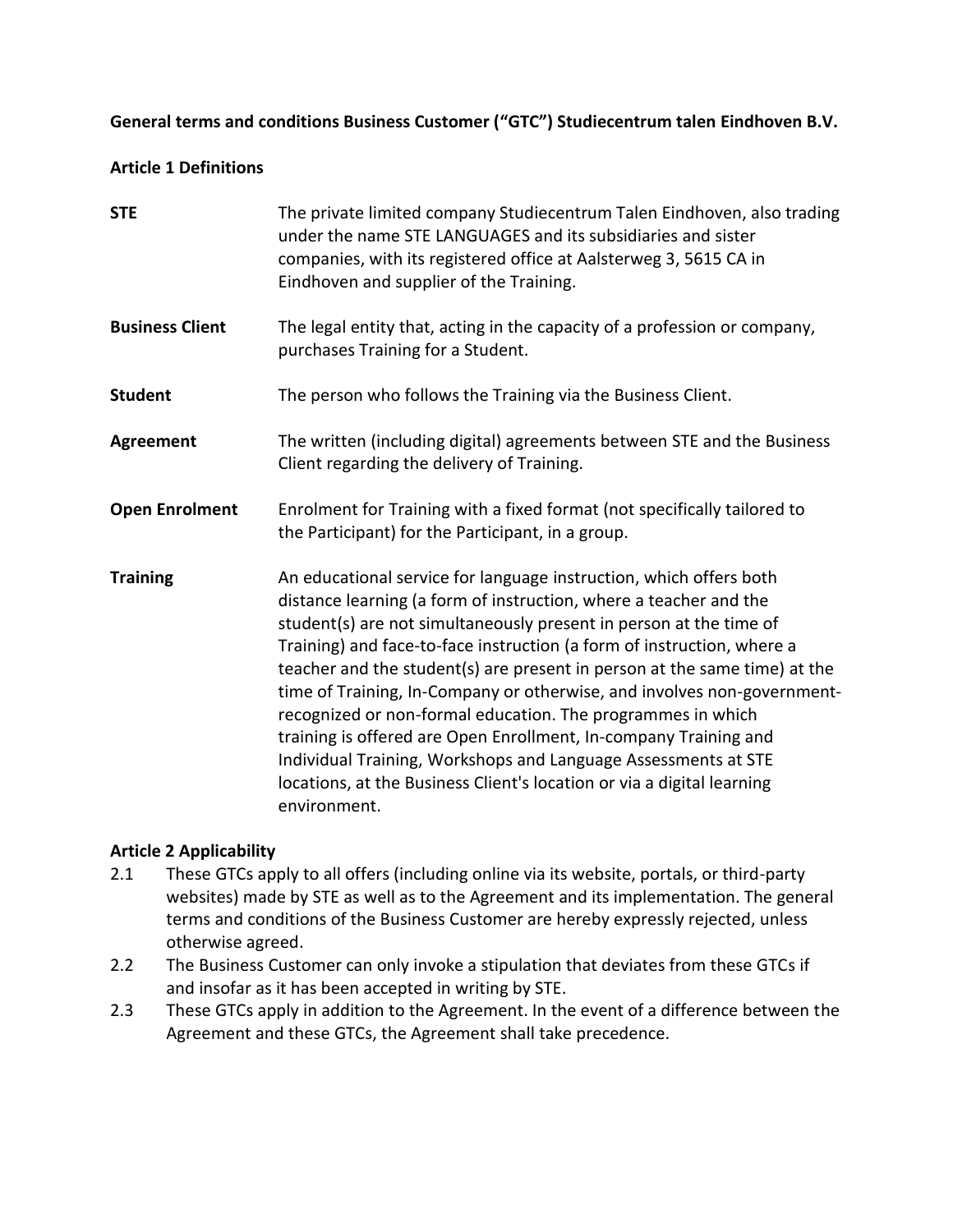## **Article 3 Formation**

- 3.1 STE's offers are without obligation, and acceptance of an offer by the Business Customer is binding.
- 3.2 An offer from STE contains a clear description of Training as well as the (mandatory) teaching material that is part of the Training and the surcharges. The Agreement between the parties is concluded at the time that: i) a written quotation has been accepted by the Business Customer by signing or ii) a digital offer or digital quotation (digitally) has been confirmed.
- 3.3 STE may attach further conditions to the offer of Training and will indicate these in the offer.

## **Article 4 Changes and Cancellation by STE**

- 4.1 STE reserves the right to make changes to the Agreement with regard to the content of and implementation of the Training, and to change the teachers who provide the Training provided this does not negatively impact the essential parts of the Agreement such as the quality and effectiveness of Training.
- 4.2 STE reserves the right to cancel Training in the event that there are too few enrolments for a course, provided that this is indicated in the offer made to the Business Customer. STE is not obligated to pay any costs or compensation to the Business Customer for this.

#### **Article 5 Changes and Cancellation by a Business Customer**

- 5.1 Changes, such as moving the Training, are possible up to 10 working days (2 full weeks) before the start of the Training. No costs will be incurred for this.
- 5.2 Open Enrolments are fixed programmes, any changes are not possible.
- 5.3 Cancellation (which also includes partial cancellation) of Training by a Business Client must always be made in writing. In the event of a cancellation, at least 10 working days (2 full weeks) before the start of Training, a fee of €75.00 is payable in respect of administration costs. In case of cancellation less than 10 days before the start, 50% of the agreed intake costs, preparation costs and costs of teacher hours is payable. Training courses that are cancelled after the start of the course will be charged in full (100% of the costs of the Agreement) to the Business Client.
- 5.4 Rescheduling of individual lesson/lesson times: Individual lesson times can only be rescheduled if the request is made at least 3 working days prior to the original scheduled appointment. If an appointment is moved 2 working days in advance, 50% of the lesson will be charged. If this happens 1 working day before an appointment, the lesson is considered to have been "given". The student/group may make use of the right to move class times a maximum of three times per course.
- 5.5 Missing lessons in a group course: When participating in a group course, it is not possible to make up for missed lessons or to request a refund of costs. If you are absent for three lessons, the employer will be informed.
- 5.6 Group composition In-Company training courses: After the start of an In-Company training course, the composition of the group cannot be changed.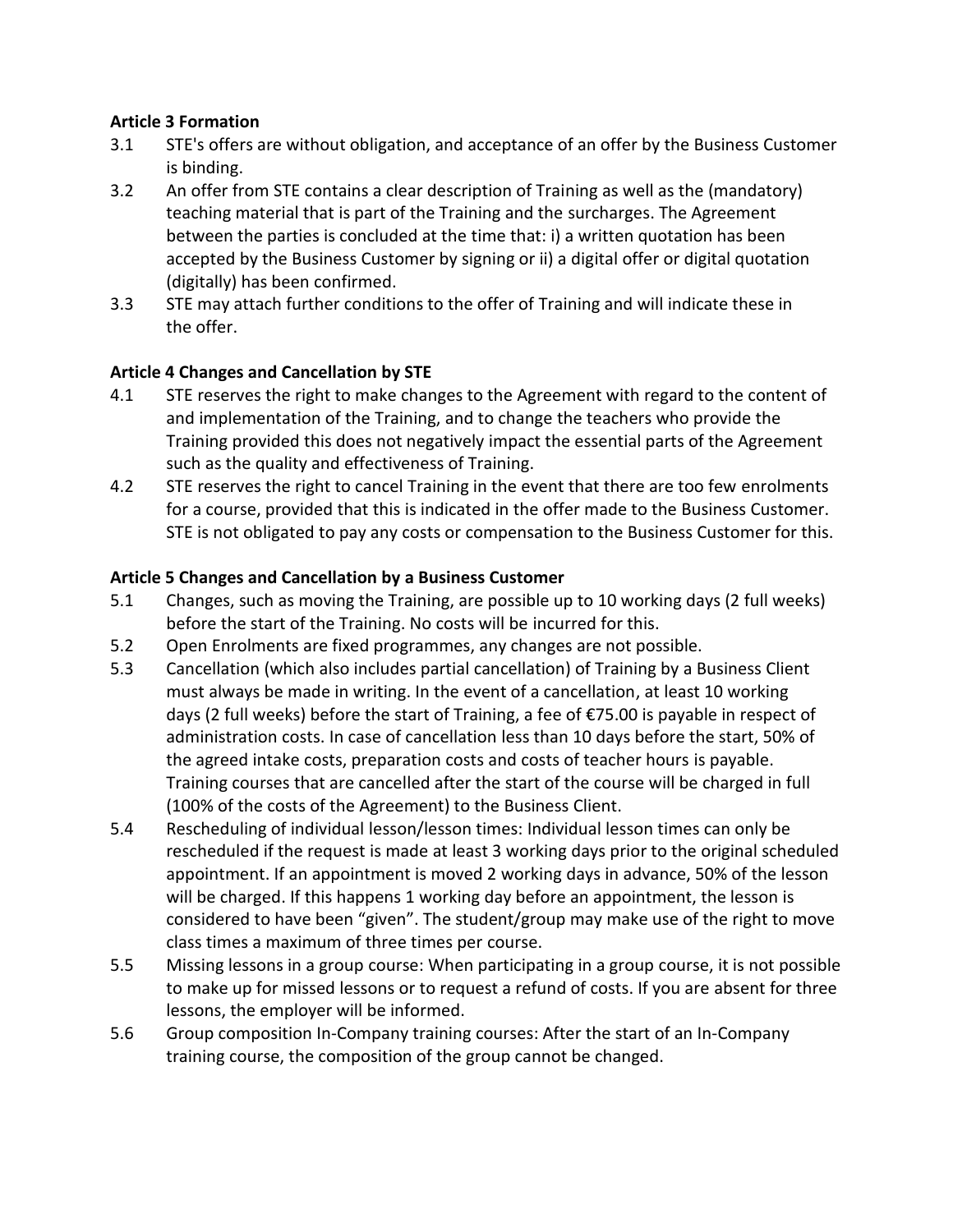## **Article 6 Rights and Obligations STE**

- 6.1 STE offers Training for which it has recognized qualifications. STE is a member of the Dutch Council for Training and Education and adheres to the NRTO code of conduct https://www.nrto.nl/kwaliteit/gedragscode. STE guarantees that the Training complies with the Agreement and is carried out in an expert and proper manner, with professional teachers.
- 6.2 STE will provide the course material to the student in a timely manner and can choose to make it accessible online. STE will ensure that the student has access to the teaching material, at the latest on the day Training commences.

# **Article 7 Rights and Obligations Business Client and Student**

- 7.1 The Participant undertakes to be well prepared and present (or to participate online) in Training on time.
- 7.2 If this has been agreed, the Participant will hand in homework assignments to the teacher on the indicated dates and in the indicated manner. Failure to submit completed assignments on time can, ultimately, lead to an unsatisfactory assessment result.
- 7.3 When participating in a Group Course, it is not possible to make up for missed group lessons or to request a refund of the costs.
- 7.4 After the start of Training, the composition of the group can be changed after coordination and approval by STE.
- 7.5 The Business Client will ensure that the rights and obligations that also apply to the Participant are made known to him or her, in particular the condition for taking a final test (only with Open Enrollment), confidentiality and intellectual property.
- 7.5 Access codes for digital learning environments and portal (account) will expire 1 month after completion of Training. It is the student's responsibility to download and store any documentation from this digital learning environment or portal before the expiry date.
- 7.6 The Business Client is fully responsible and liable for the (unlawful) actions of the student.

## **Article 8 Price and Payment**

- 8.1 An invoice will be sent at the time of concluding the Agreement, or at any other agreed time.
- 8.2 For new Business Customers, a payment term of 10 days after the invoice date applies. If payment has been made on time, a payment term of 30 days after the invoice date applies to the purchase of any subsequent Training. The parties may deviate from this in writing in consultation, to be ratified with the approval of STE.
- 8.3 The amount charged is the price agreed in the Agreement. Part payments are only possible if this has been agreed in the Agreement.
- 8.4 Payment is to be made by bank transfer to the account number as indicated on the invoice.
- 8.5 In the event that payment is not made on time, the Business Customer is in default without notice of default being required, from the moment of expiry of the payment date. STE is then entitled to increase the outstanding amount by statutory interest plus the extrajudicial collection costs that STE has to incur in order to get the invoice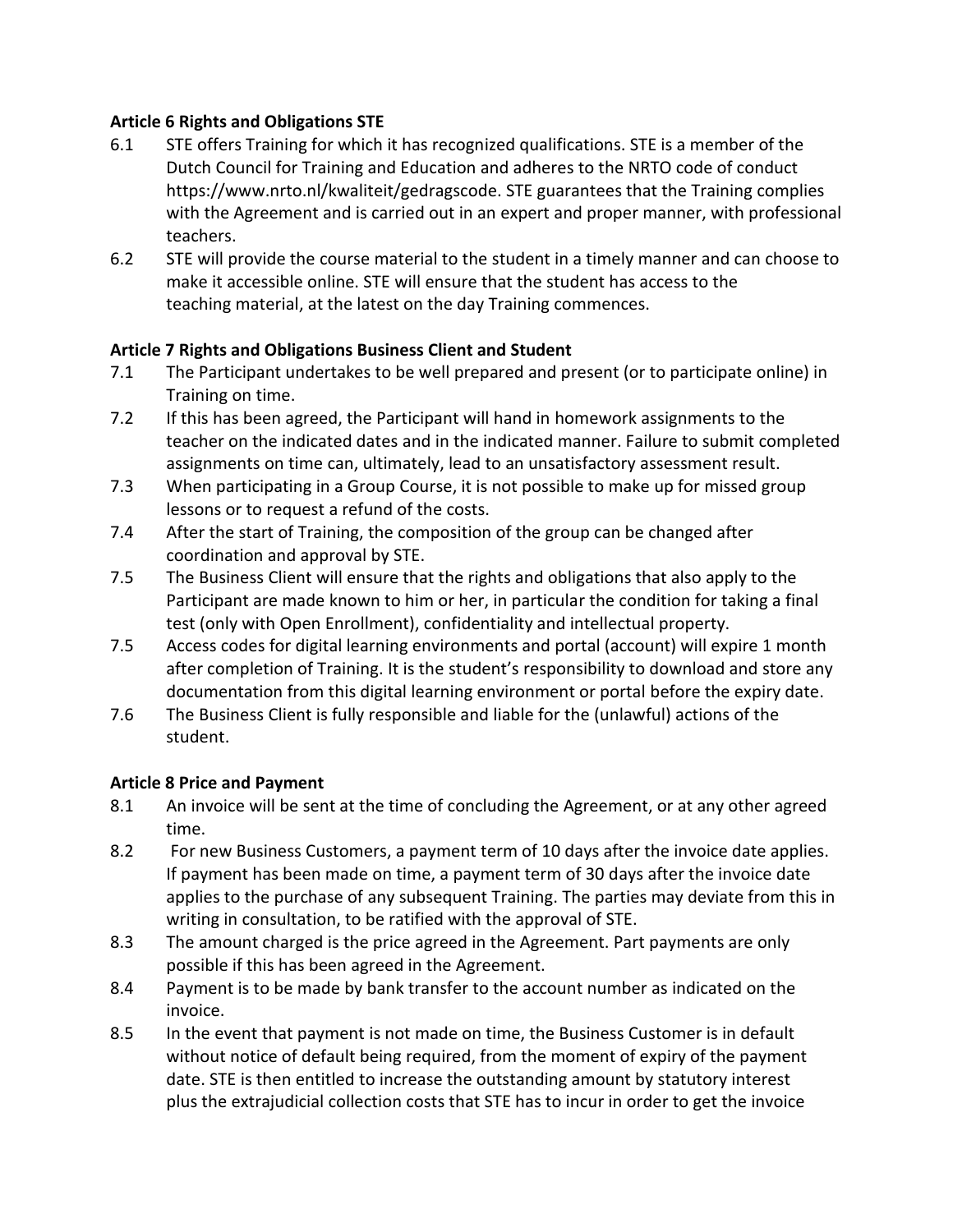paid. The extrajudicial collection costs amount to 15% on outstanding amounts up to €2,500; 10% on the next €2,500 and 5% on the next €5,000.

8.6 The Student may be denied access to Training if the Business Client does not pay on time.

### **Article 9 Confidentiality and Personal Data**

- 9.1 STE will exercise such care as can reasonably be expected of a professional educational institution with regard to the use of the information provided to it or that has come to its knowledge. In general, information of a confidential nature or of which the confidential nature must be understood will only be used by the parties if this is in the interest of the performance of the Agreement and only to the extent necessary.
- 9.2 In the event of access to a digital learning environment or portal (account), the student is responsible for keeping data such as passwords, correspondence, and names confidential. The data that is visible in the digital learning environment or portal (account) is secured and is only accessible to STE and the student to the extent necessary for the execution of the Agreement. Sharing data by the student or Business Client without this being necessary under the Agreement constitutes a violation of Article 9 (Confidentiality and Personal Data) and 10 (Intellectual Property Rights).
- 9.3 With regard to personal data that STE processes on the basis of the Agreement, it will comply with the applicable privacy legislation, in particular the General Data Protection Regulation. STE would like to refer to its privacy statement.

### **Article 10 Intellectual property rights**

- 10.1 Teaching materials (both online and those provided in writing), modules, models, techniques, instruments, including software, that have been created and/or that have been used for the execution of or in support of the Agreement and the Training are and will remain the (intellectual) property of STE. It is not permitted to reproduce, disclose, or provide the content of Training, modules, models, techniques, instruments, including software and teaching material to persons other than the student. This also applies if it is not explicitly stated that these are protected materials.
- 10.2 STE grants the student the limited right of use to use the teaching material, the digital learning environment, personal account, modules, models, techniques, instruments, including software, only for himself/herself for the purpose of executing the Agreement. No other use is allowed.
- 10.3 If the Business Client or student acts contrary to the provisions of Article 10.1 and/or 10.2, it infringes STE's intellectual property rights and acts unlawfully towards STE. STE may fully recover from the Business Customer the damage that STE suffers and the costs that STE must incur as a result of the wrongful act. In this case, the Business Client is fully liable for the (unlawful) actions of the student.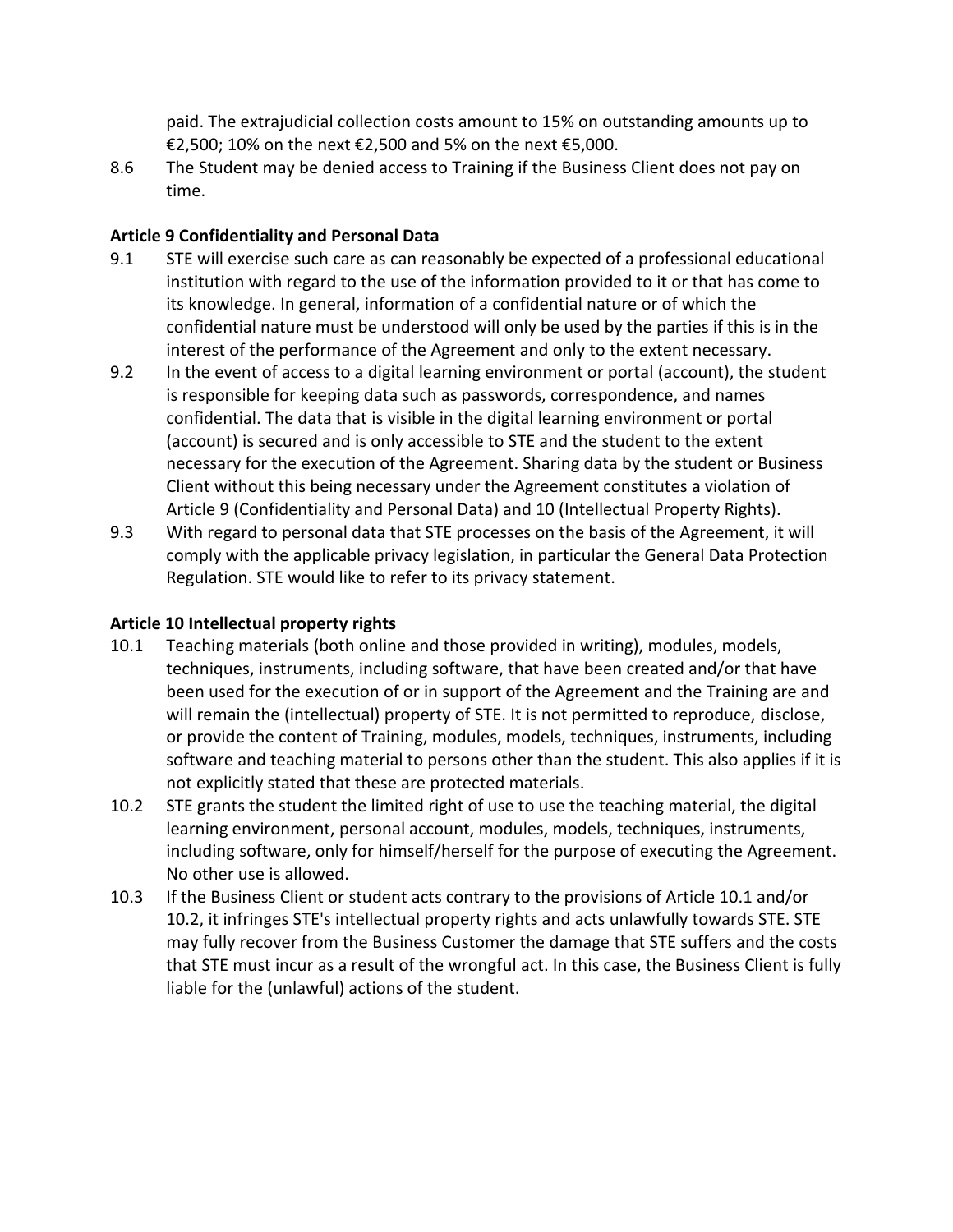# **Article 11 Test Open Enrollment**

11.1 The Student will be tested for skills after Training, on the condition that at least 2/3 of the Training has been attended the student. If the final test is passed, homework assignments handed in, there has been active participation in the lessons and a (short) presentation been given, the student will receive proof of participation or a certificate.

11.2 A certificate indicates the final level achieved according to the European Framework of Reference for Languages and is issued within 4 weeks after the Training (in case of an Open Enrollment).

11.3 Intermediate and final tests taken remain the property of STE, whereby the student has the right to inspect the test and the result if this is desired.

11.4 In the event that a final test is failed, the student may retake the exam once. This reexamination must take place within 3 weeks after taking the first final test.

11.5 There are additional costs of €100.00 (excluding VAT) associated with re-taking an examination.

11.6 The implementation of Training may be randomly subject to a direct evaluation by STE or an independent, external institute. The latter is done by sending an evaluation form to the student with the request to return this, completed, to the controlling external institute, or by means of a telephone survey.

# **Article 12 Liability**

- 12.1 In the event that STE does not or insufficiently fulfills its obligations under the Agreement, these GTCs or the law, STE is only liable for damage and costs as a result thereof, after STE has been given written notice of default by the Business Customer and STE still to fulfill its obligations within the reasonable term specified by the Student.
- 12.2 If, after Article 12.1 comes into effect, STE is found to be liable for damage and cost compensation, then the total compensation under these GTCs, the Agreement and the law will be limited to the amount that the Business Customer has paid to STE in the 12 months prior to the damage-causing circumstances.
- 12.3 In no circumstances will STE be liable for indirect or consequential damages such as, but not limited to, third party damages and costs, loss of income, interruption of work and salary, loss of profit and reputational damage.
- 12.4 In the event of intent or willful recklessness or other conflicting mandatory legal regulations, the limitations on liability do not apply.

## **Article 13 Complaints procedure**

- 13.1 STE is a member of the NRTO (Dutch Council for Training and Education) and is committed to the NRTO Code of Conduct for Profession and Business. In the event of a complaint, the Business Client can contact the Disputes Committee for Private Education Institutions, Bordewijklaan 46, PO Box 90 600, 2509 LP Den Haag, in accordance with the conditions as stated at [www.degeschillencommissie.nl.](http://www.degeschillencommissie.nl/)
- 13.2 In the case of DUO students: if both parties cannot reach an agreement, the applicant can contact the complaints line and/or the Blik op Werk Arbitration Board (by email: [info@blikopwerk.nl\)](mailto:info@blikopwerk.nl) or by post: Blik op Werk, Postbus 2707, 3500 GS, Utrecht).